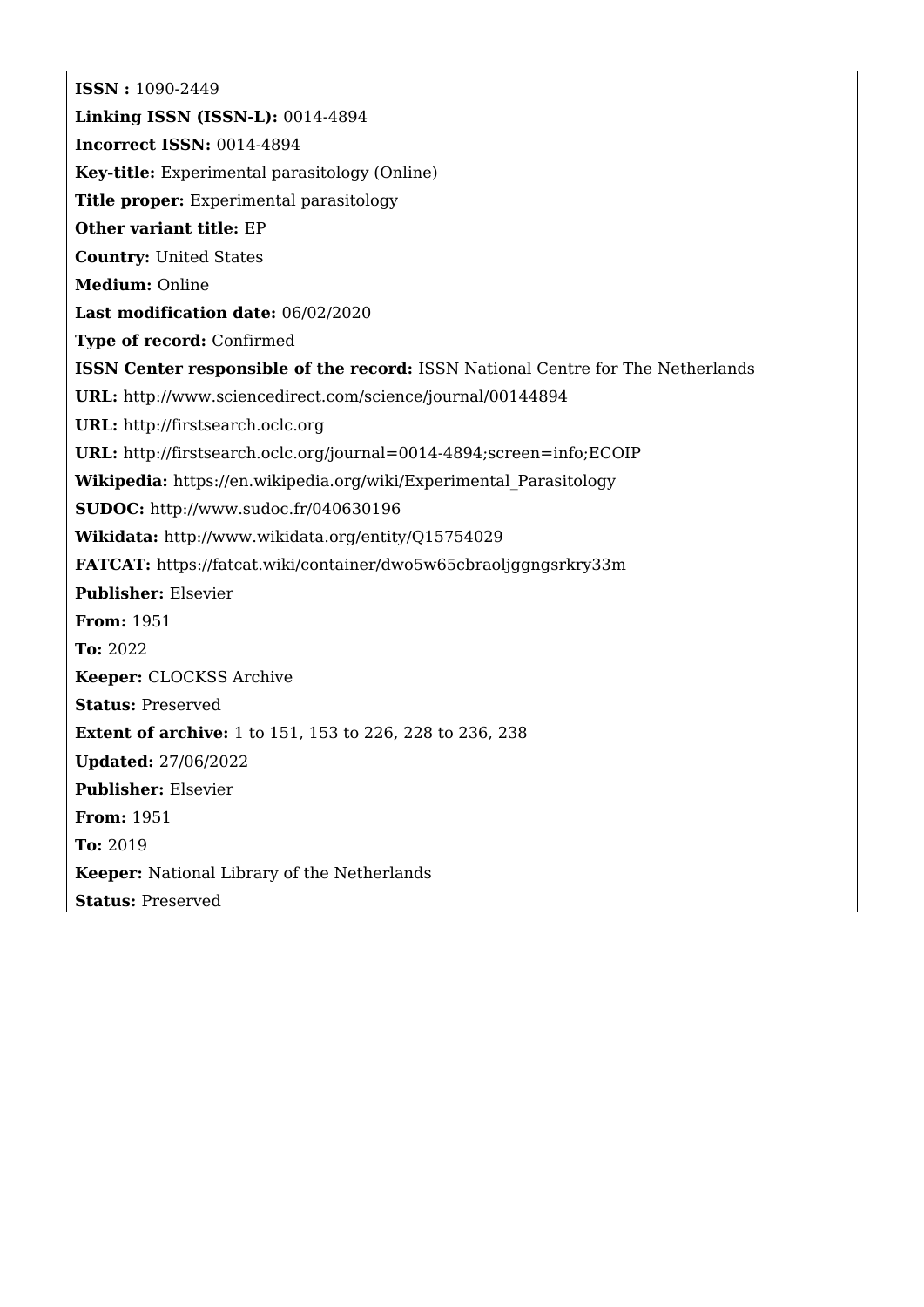**Extent of archive:** Preserved : 1 (1 to 4); 2 (1 to 4); 3 (1 to 6); 4 (1 to 6); 5 (1 to 6); 6 (1 to 6); 7 (1 to 6); 8 (1 to 6); 9 (1 to 3); 10 (1 to 3); 11 (1, 2-3, 4); 12 (1 to 6); 13 (1 to 3); 14 (1 to 3); 15 (1 to 6); 16 (1 to 3); 17 (1 to 3); 18 (1 to 3); 19 (1 to 3); 20 (1 to 3); 21 (1 to 3); 22 (1 to 3); 23 (1 to 3); 24 (1 to 3); 25 (C); 26 (1 to 3); 27 (1 to 3); 28 (1 to 3); 29 (1 to 3); 30 (1 to 3); 31 (1 to 3); 32 (1 to 3); 33 (1 to 3); 34 (1 to 3); 35 (1 to 3); 36 (1 to 3); 37 (1 to 3); 38 (1 to 3); 39 (1 to 3); 40 (1 to 3); 41 (1, 2); 42 (1, 2); 43 (1, 2); 44 (1, 2); 45 (1, 2); 46 (1, 2); 47 (1 to 3); 48 (1 to 3); 49 (1 to 3); 50 (1 to 3); 51 (1 to 3); 52 (1 to 3); 53 (1 to 3); 54 (1 to 3); 55 (1 to 3); 56 (1 to 3); 57 (1 to 3); 58 (1 to 3); 59 (1 to 3); 60 (1 to 3); 61 (1 to 3); 62 (1 to 3); 63 (1 to 3); 64 (1 to 3); 65 (1, 2); 66 (1, 2); 67 (1, 2); 68 (1 to 4); 69 (1 to 4); 70 (1 to 4); 71 (1 to 4); 72 (1 to 4); 73 (1 to 4); 74 (1 to 4); 75 (1 to 4); 76 (1 to 4); 77 (1 to 4); 78 (1 to 4); 79 (1 to 4); 80 (1 to 4); 81 (1 to 4); 82 (1 to 3); 83 (1 to 3); 84 (1 to 3); 85 (1 to 3); 86 (1 to 3); 87 (1 to 3); 88 (1 to 3); 89 (1 to 3); 90 (1 to 3); 91 (1 to 4); 92 (1 to 4); 93 (1 to 4); 94 (1 to 4); 95 (1 to 4); 96 (1 to 4); 97 (1 to 4); 98 (1 to 4); 99 (1 to 4); 100 (1 to 4); 101 (1, 2-3, 4); 102 (1, 2, 3-4); 103 (1-2, 3-4); 104 (1-2, 3-4); 105 (1, 2, 3-4); 106 (1-2, 3-4); 107 (1-2, 3-4); 108 (1-2, 3-4); 109 (1 to 4); 110 (1 to 4); 111 (1 to 4); 112 (1 to 4); 113 (1 to 4); 114 (1 to 4); 115 (1 to 4); 116 (1 to 4); 117 (1 to 4); 118 (1 to 4); 119 (1 to 4); 120 (1 to 4); 121 (1 to 4); 122 (1 to 4); 123 (1 to 4); 124 (1 to 4); 125 (1 to 4); 126 (1 to 4); 127 (1 to 4); 128 (1 to 4); 129 (1 to 4); 130 (1 to 4); 131 (1 to 4); 132 (1 to 4); 133 (2 to 4); 134 (1 to 4); 135 (1 to 4); 136 (C); 137; 138; 139; 140; 141; 142; 143; 144; 145; 146; 147; 148; 149; 150; 151-152; 153; 154; 155; 156; 157; 158; 159; 160; 161; 162; 163; 164; 165; 166; 167; 168; 169; 170; 171; 172; 173; 174; 175; 176; 177; 178; 179; 180; 181; 182; 183; 184; 185; 186; 187; 188; 189; 190; 191; 192; 193; 194; 195; 196; 197; 198; 199; 200; 201; 202; 203; 204; 205; 206; 207

## **Updated:** 19/06/2022

**Publisher:** Elsevier

**From:** 1921

**To:** 2022

**Keeper:** Portico

**Status:** Preserved

**Extent of archive:** Preserved : 1 (2 to 4); 2 (1 to 4); 3 (1 to 6); 4 (1 to 6); 5 (1 to 6); 6 (1 to 6); 7 (1 to 6); 8 (1 to 6); 9 (1 to 3); 10 (1 to 3); 11 (1, 2-3, 4); 12 (1 to 6); 13 (1 to 3); 14 (1 to 3); 15 (1 to 6); 16 (1 to 3); 17 (1 to 3); 18 (1 to 3); 19 (1 to 3); 20 (1 to 3); 21 (1 to 3); 22 (1 to 3); 23 (1 to 3); 24 (1 to 3); 25 (Complete); 26 (1 to 3); 27 (1 to 3); 28 (1 to 3); 29 (1 to 3); 30 (1 to 3); 31 (1 to 3); 32 (1 to 3); 33 (1 to 3); 34 (1 to 3); 35 (1 to 3); 36 (1 to 3); 37 (1 to 3); 38 (1 to 3); 39 (1 to 3); 40 (1 to 3); 41 (1, 2); 42 (1, 2); 43 (1, 2); 44 (1, 2); 45 (1, 2); 46 (1, 2); 47 (1 to 3); 48 (1 to 3); 49 (1 to 3); 50 (1 to 3); 51 (1 to 3); 52 (1 to 3); 53 (1 to 3); 54 (1 to 3); 55 (1 to 3); 56 (1 to 3); 57 (1 to 3); 58 (1 to 3); 59 (1 to 3); 60 (1 to 3); 61 (1 to 3); 62 (1 to 3); 63 (1 to 3); 64 (1 to 3); 65 (1, 2); 66 (1, 2); 67 (1, 2); 68 (1 to 4); 69 (1 to 4); 70 (1 to 4); 71 (1 to 4); 72 (1 to 4); 73 (1 to 4); 74 (1 to 4); 75 (1 to 4); 76 (1 to 4); 77 (1 to 4); 78 (1 to 4); 79 (1 to 4); 80 (1 to 4); 81 (1 to 4); 82 (1 to 3); 83 (1 to 3); 84 (1 to 3); 85 (1 to 3); 86 (1 to 3); 87 (1 to 3); 88 (1 to 3); 89 (1 to 3); 90 (1 to 3); 91 (1 to 4); 92 (1 to 4); 93 (1 to 4); 94 (1 to 4); 95 (1 to 4); 96 (1 to 4); 97 (1 to 4); 98 (1 to 4); 99 (1 to 4); 100 (1 to 4); 101 (1, 2-3, 4); 102 (1, 2, 3-4); 103 (1-2, 3-4); 104 (1-2, 3-4); 105 (1, 2, 3-4); 106 (1-2, 3-4); 107 (1-2, 3-4); 108 (1-2, 3-4); 109 (1 to 4); 110 (1 to 4); 111 (1 to 4); 112 (1 to 4); 113 (1 to 4); 114 (1 to 4); 115 (1 to 4); 116 (1 to 4); 117 (1 to 4); 118 (1 to 4); 119 (1 to 4); 120 (1 to 4); 121 (1 to 4); 122 (1 to 4); 123 (1 to 4); 124 (1 to 4); 125 (1 to 4); 126 (1 to 4); 127 (1 to 4); 128 (1 to 4); 129 (1 to 4); 130 (1 to 4); 131 (1 to 4); 132 (1 to 4); 133 (1 to 4); 134 (1 to 4); 135 (1 to 4); 136 (Complete); 137; 138; 139; 140; 141; 142; 143; 144; 145; 146; 147; 148; 149; 151; 153; 154; 155; 156; 157; 158; 159; 160; 161; 162; 163; 164; 165; 166; 167; 168; 169; 170; 171; 172; 173; 174; 176; 177; 178; 179; 180; 181; 182; 183; 184; 185; 186; 187; 188; 189; 190; 191; 192; 193; 194; 195; 196; 197; 198; 199; 200; 201; 202; 203; 204; 205; 206; 207; 208; 209; 210; 211; 212; 213; 214; 215; 216; 217; 218; 219; 220; 221; 222; 224; 225; 226-227; 228; 229; 230; 231; 232; 233; 234; 235; 236-237

## **Updated:** 04/06/2022

**Publisher:** Elsevier

**From:** 1951

**To:** 2022

**Keeper:** Scholars Portal

**Status:** Preserved